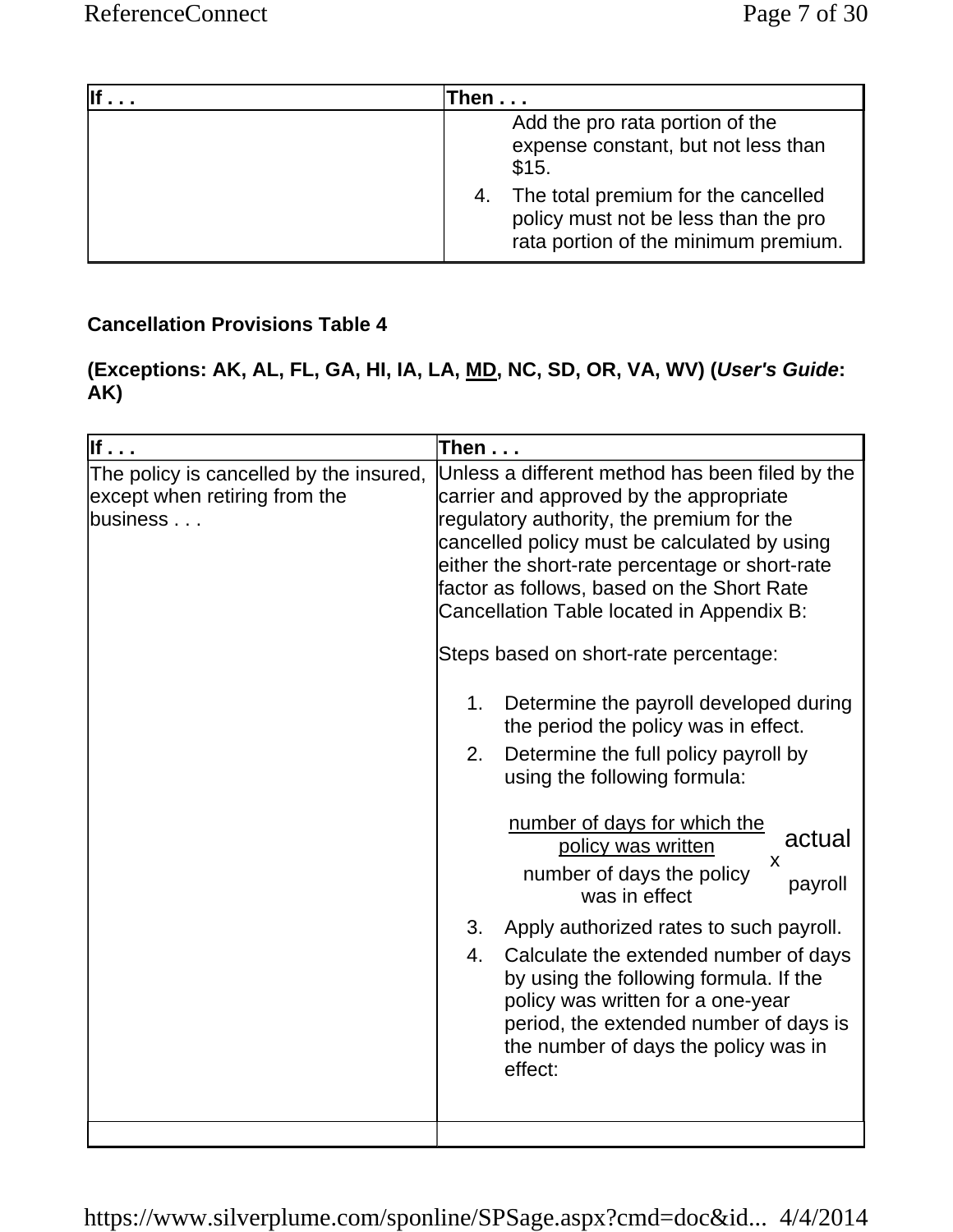| lf | Then $\dots$                                                                                                                                                                                                                                                                                                                                                                                                                                                                                            |
|----|---------------------------------------------------------------------------------------------------------------------------------------------------------------------------------------------------------------------------------------------------------------------------------------------------------------------------------------------------------------------------------------------------------------------------------------------------------------------------------------------------------|
|    | number of days the policy<br>was in effect<br>365<br>$\mathsf{X}^-$<br>number of days for which the<br>policy was written                                                                                                                                                                                                                                                                                                                                                                               |
|    | Based on the extended number of<br>5.<br>days, apply the short-rate percentage<br>shown in the Short Rate Cancellation<br>Table located in the Appendix to the full<br>policy premium calculated in step 3.<br>This result is the short-rate portion of<br>the premium.                                                                                                                                                                                                                                 |
|    | If applicable:<br>6.                                                                                                                                                                                                                                                                                                                                                                                                                                                                                    |
|    | Apply any pricing programs<br>Apply any experience rating<br>modification<br>Apply any premium discount<br>based on the final earned total<br>standard premium<br>Add the short-rate portion of the<br>expense constant but not less<br>than $$15$<br>Apply catastrophe provisions (if<br>applicable) based on the earned<br>manual premium.<br>The total earned premium for the short-<br>7.<br>rate cancelled policy must not be less<br>than the annual minimum premium<br>applicable to the policy. |
|    | Steps based on short-rate factor:                                                                                                                                                                                                                                                                                                                                                                                                                                                                       |
|    | Determine the payroll developed during<br>1.<br>the period that the policy was in effect.<br>Apply authorized rates to such payroll.<br>2.<br>Based on the number of days that the<br>3.<br>policy was in effect, determine the<br>applicable short-rate factor shown in<br>the Short Rate Cancellation Table<br>located in Appendix B.                                                                                                                                                                 |
|    |                                                                                                                                                                                                                                                                                                                                                                                                                                                                                                         |